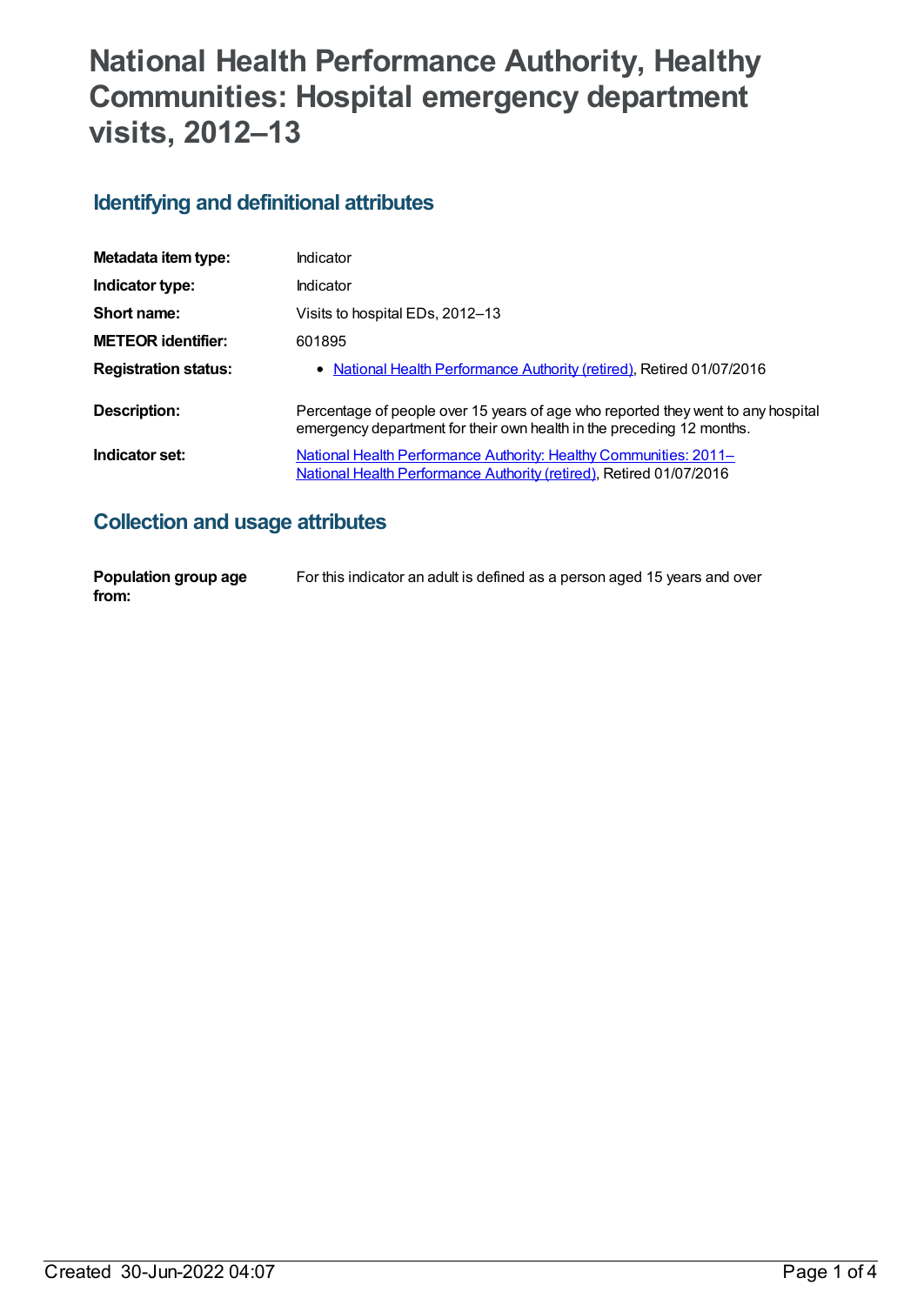**Computation description:** Participants in the Australian Bureau of Statistics (ABS) Patient Experience Survey 2012–13 who reported that they went to any hospital emergency department for their own health in the preceding 12 months

> The numerator refers to the number of adults who went to any hospital emergency department for their own health in preceding the 12 months.

> The numerator was calculated as the sum of calibrated sample weights for adults who responded that they went to any hospital emergency department for their own health in the preceding 12 months and who were enumerated within the particular Medicare local catchment.

Population is limited to persons aged 15 years and over.

The denominator was calculated as the sum of calibrated sample weights for persons aged 15 years and over who were enumerated within the Medicare Local catchment.

Person level survey weights were calibrated to independent estimates of the population of interest, referred to as 'benchmarks'. Weights calibrated against population benchmarks ensure that the survey estimates conform to independently estimated distributions of the population, rather than to the distribution within the sample itself. These benchmarks account for the distribution of people across state and territory, age group, and sex categories. Note: These benchmarks have not been calibrated for Medicare Local geography.

Analysis by remoteness and Socio-Economic Indexes for Areas (SEIFA) Index of Relative Socio-Economic Disadvantage (IRSD) is based on usual residence of the person.

The measure is presented as a percentage.

95% confidence intervals and relative standard errors are calculated for rates.

The National Health Performance Authority developed a suppression protocol to ensure robust reporting of these data at small areas.

| • These suppression rules are based on limits for Relative Standard Error <sup>1</sup> and<br>Confidence Interval width of 30%, with additional cross-validation for<br>estimates close to these limits, that is plus or minus 3% of the limits. If an<br>estimate was marginal <sup>2</sup> with respect to Relative Standard Error, the<br>Confidence Interval width was used as the deciding factor. If an estimate was<br>marginal <sup>2</sup> with respect to Confidence Interval width, then Relative Standard<br>Error is used as the deciding factor<br>Data were supressed based on the following rules: |
|--------------------------------------------------------------------------------------------------------------------------------------------------------------------------------------------------------------------------------------------------------------------------------------------------------------------------------------------------------------------------------------------------------------------------------------------------------------------------------------------------------------------------------------------------------------------------------------------------------------------|
| - Relative Standard Error of 33% or greater, or                                                                                                                                                                                                                                                                                                                                                                                                                                                                                                                                                                    |
| - Confidence Interval (95%) width of 33% or greater, or                                                                                                                                                                                                                                                                                                                                                                                                                                                                                                                                                            |
| - Relative Standard Error between 27% and 33%, with significantly <sup>3</sup> wider<br>Confidence Interval width than the average for that indicator, or                                                                                                                                                                                                                                                                                                                                                                                                                                                          |
| - Confidence Interval width between 27% and 33%, with significantly <sup>3</sup> wider<br>Relative Standard Error than the average for that indicator.                                                                                                                                                                                                                                                                                                                                                                                                                                                             |
| 1. For a dichotomous proportion, Relative Standard Error can be defined as the ratio of the standard<br>error and the minimum of the estimate and its complement (100%-estimate).                                                                                                                                                                                                                                                                                                                                                                                                                                  |
| 2. In this context, marginal is defined as within 10% of the 30% limit, or +/-3%                                                                                                                                                                                                                                                                                                                                                                                                                                                                                                                                   |
| 3. In this context, statistical significance is defined as at least two standard deviations above<br>average.                                                                                                                                                                                                                                                                                                                                                                                                                                                                                                      |

**Computation:** 100 × (Numerator ÷ Denominator)

**Numerator:** Number of persons aged 15 years and over who reported they went to any hospital emergency department for their own health in the preceding 12 months.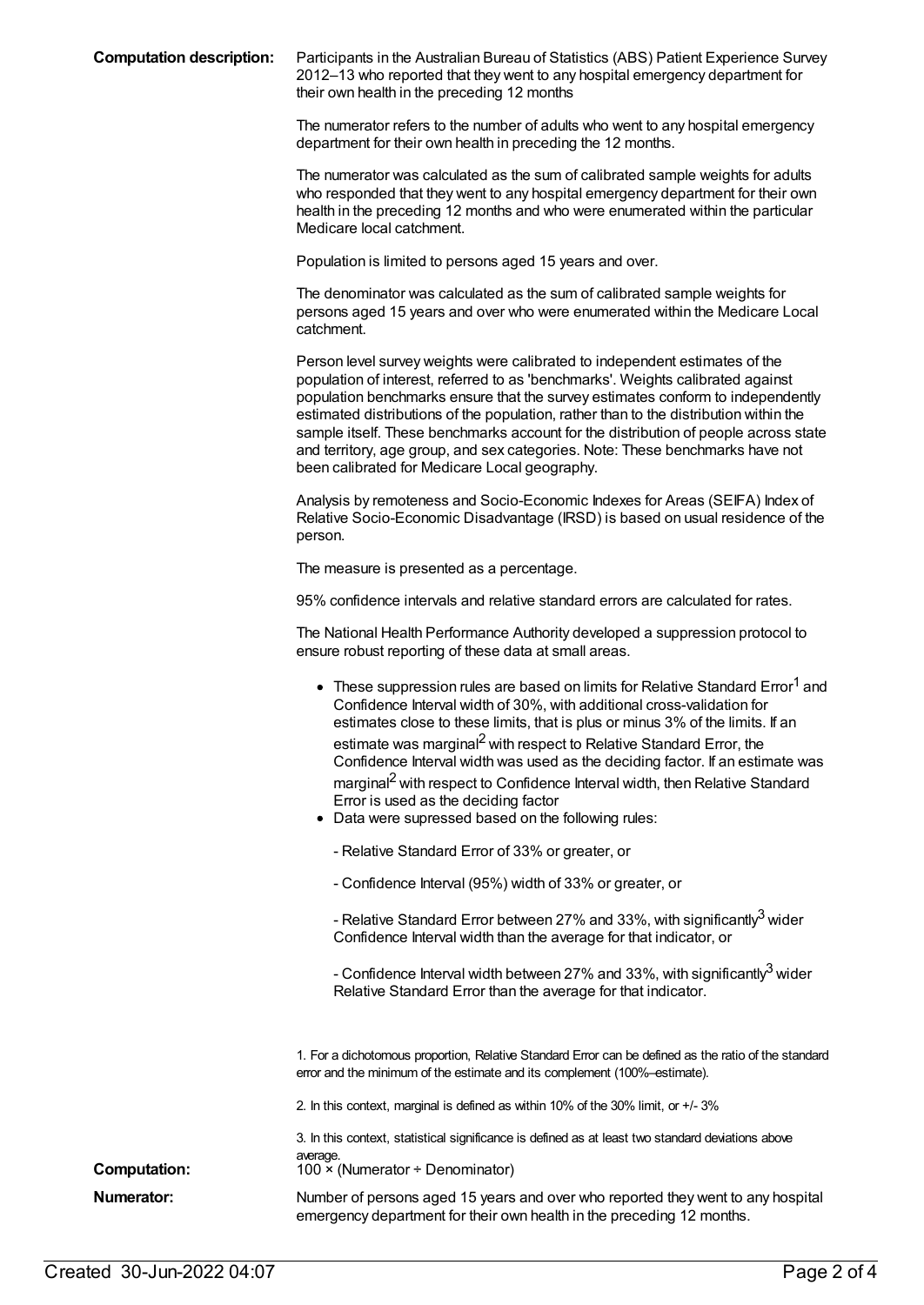| <b>Numerator data elements:</b> | -Data Element / Data Set                                                                                   |
|---------------------------------|------------------------------------------------------------------------------------------------------------|
|                                 | Person-age, total years N[NN]                                                                              |
|                                 | <b>Data Source</b>                                                                                         |
|                                 |                                                                                                            |
|                                 | <b>ABS Patient Experience Survey (PEx)</b>                                                                 |
|                                 | Guide for use                                                                                              |
|                                 | Data source type: Survey                                                                                   |
|                                 | Data Element / Data Set-                                                                                   |
|                                 | Person-self-reported visit to a hospital emergency department indicator.<br>yes/no code N                  |
|                                 | <b>Data Source</b>                                                                                         |
|                                 | <b>ABS Patient Experience Survey (PEx)</b>                                                                 |
|                                 | Guide for use                                                                                              |
|                                 | Data source type: Survey                                                                                   |
| Denominator:                    | Total number of persons aged 15 years and over who were enumerated within the<br>Medicare Local catchment. |
| Denominator data                | <b>Data Element / Data Set-</b>                                                                            |
| elements:                       | <b>Data Source</b>                                                                                         |
|                                 | <b>ABS Patient Experience Survey (PEx)</b>                                                                 |
|                                 | Guide for use                                                                                              |
|                                 |                                                                                                            |
|                                 | Data source type: Survey                                                                                   |
| Disaggregation:                 | By Medicare Local catchments and Medicare Local peer groups.                                               |
| <b>Disaggregation data</b>      | Data Element / Data Set-                                                                                   |
| elements:                       | Administrative health region-Medicare Local identifier, code AANNN                                         |
|                                 | Data Element / Data Set-                                                                                   |
|                                 | Administrative health region-Medicare Local peer group, code N                                             |
|                                 |                                                                                                            |

### **Representational attributes**

| <b>Representation class:</b> | Percentage |
|------------------------------|------------|
| Data type:                   | Real       |
| Unit of measure:             | Person     |
| Format:                      | N[NN].N    |

### **Indicator conceptual framework**

**Framework and dimensions:** [PAF-Equity](https://meteor.aihw.gov.au/content/554927) of access

#### **Data source attributes**